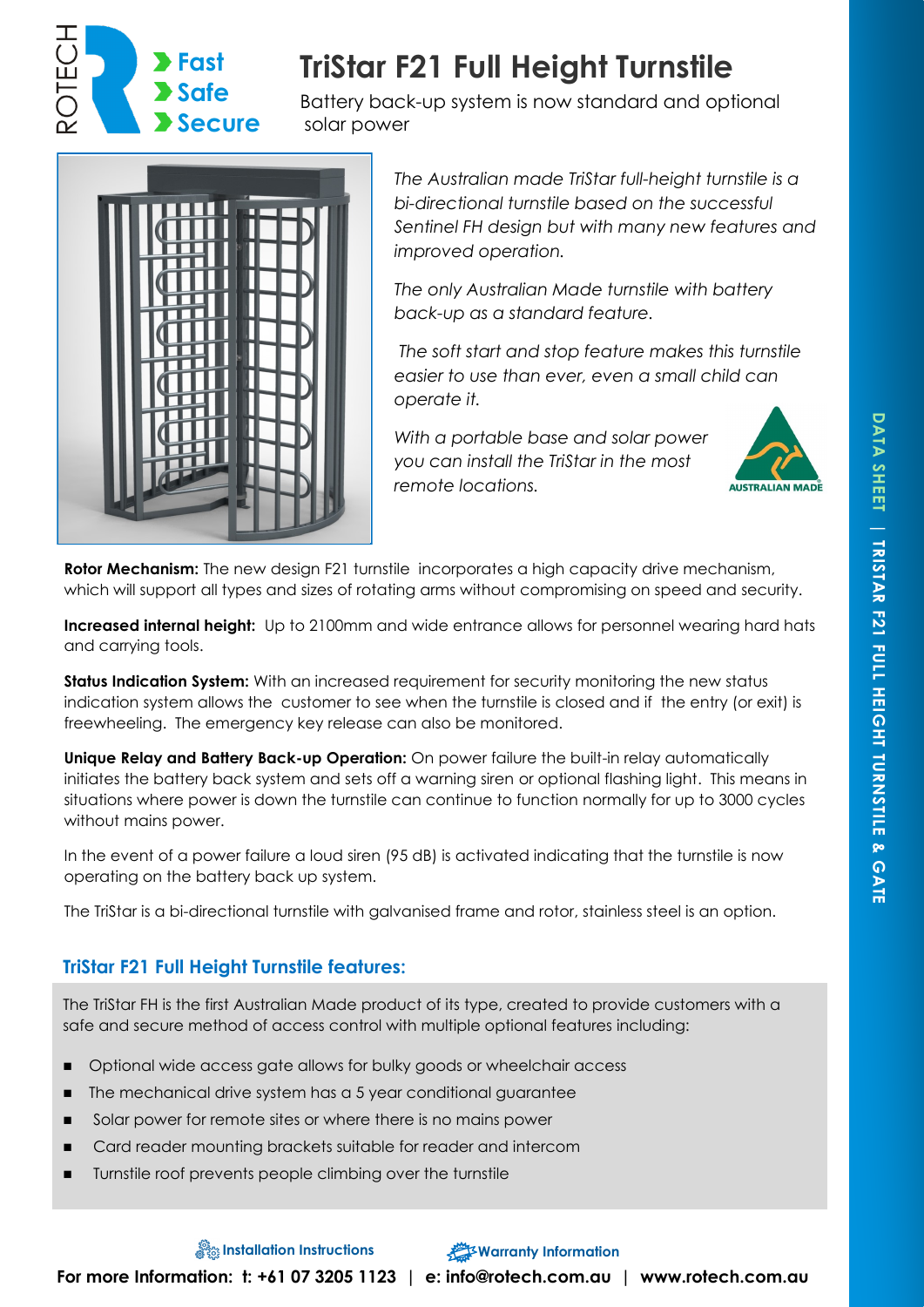# DATA SHEET | TRISTAR F21 FULL HEIGHT TURNSTILE & GATE **DATA SHEET | TRISTAR F21 FULL HEIGHT TURNSTILE & GATE**

# **Technical Specifications**

| <b>Specification</b>                                   | <b>TriStar FH Turnstiles</b>                                                                                         |
|--------------------------------------------------------|----------------------------------------------------------------------------------------------------------------------|
| Throughput                                             | 15 people per minute                                                                                                 |
| Duty Cycle                                             | 100%                                                                                                                 |
| Current                                                | 1 Amp @ 240 VAC                                                                                                      |
| <b>High Capacity</b><br>Mechanism                      | Mechanical pawl and rollers<br>non-reversible after 33°                                                              |
| Solenoid                                               | 12V DC                                                                                                               |
| Battery back up<br>when power fails is<br>standard     | Operates as normal for 3000<br>Operations                                                                            |
| ***Power Failure<br>Options without<br>battery back up | ■ Locked entry - free exit<br>Locked exit - free entry<br>Locked in both directions<br>Free wheel in both directions |



\*\*\* **These options must be specified when ordering and cannot be changed on site .**

# **Dimensions**